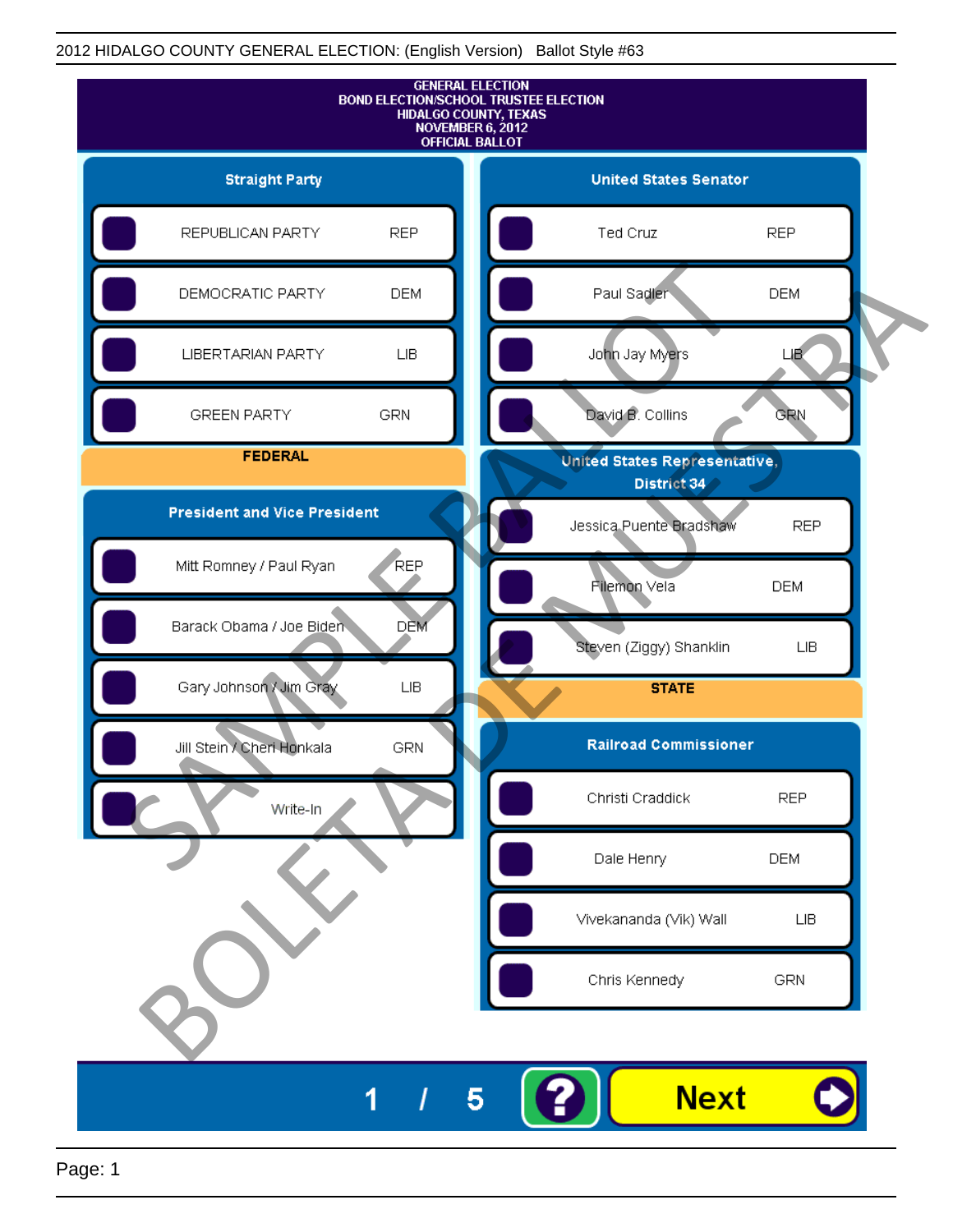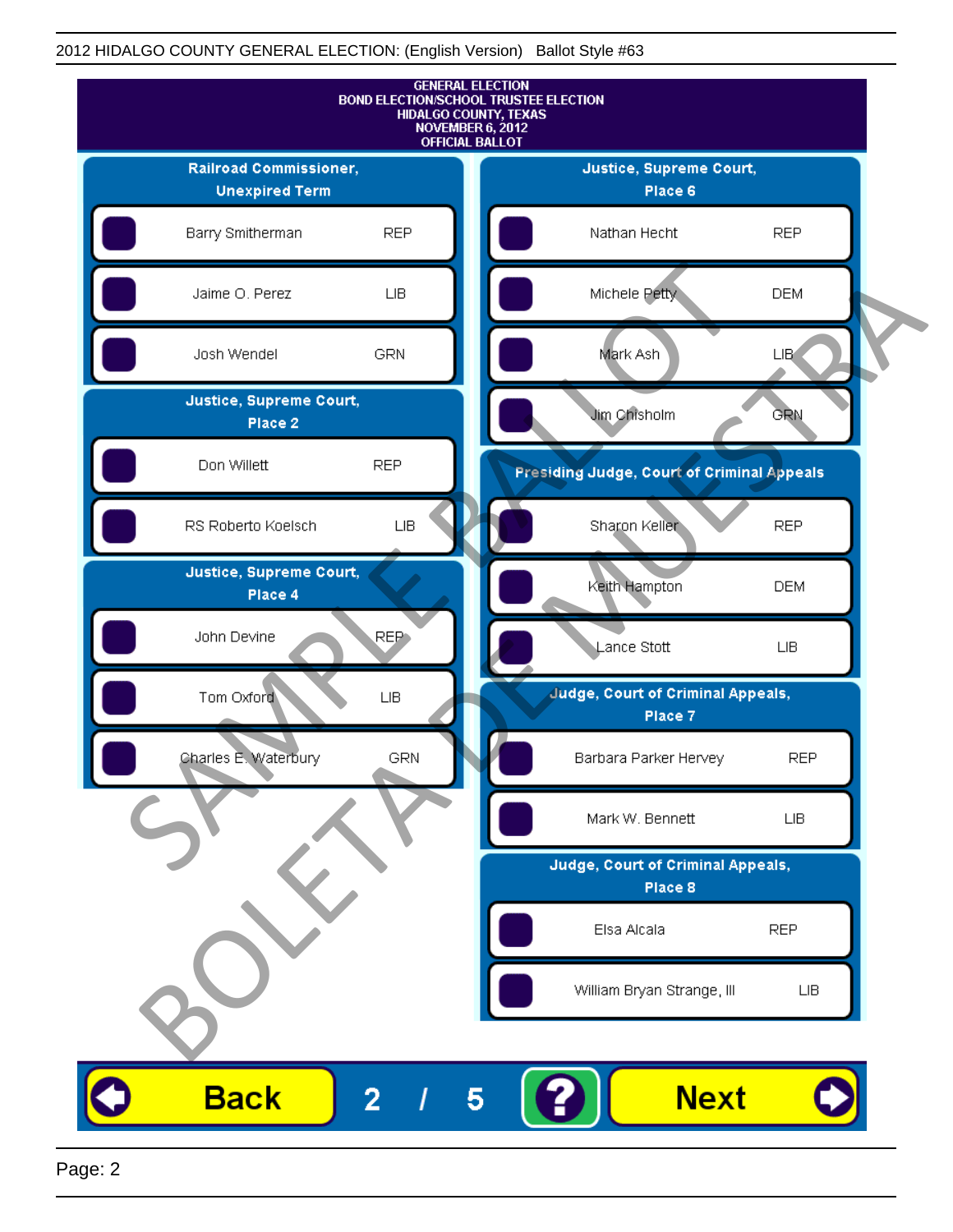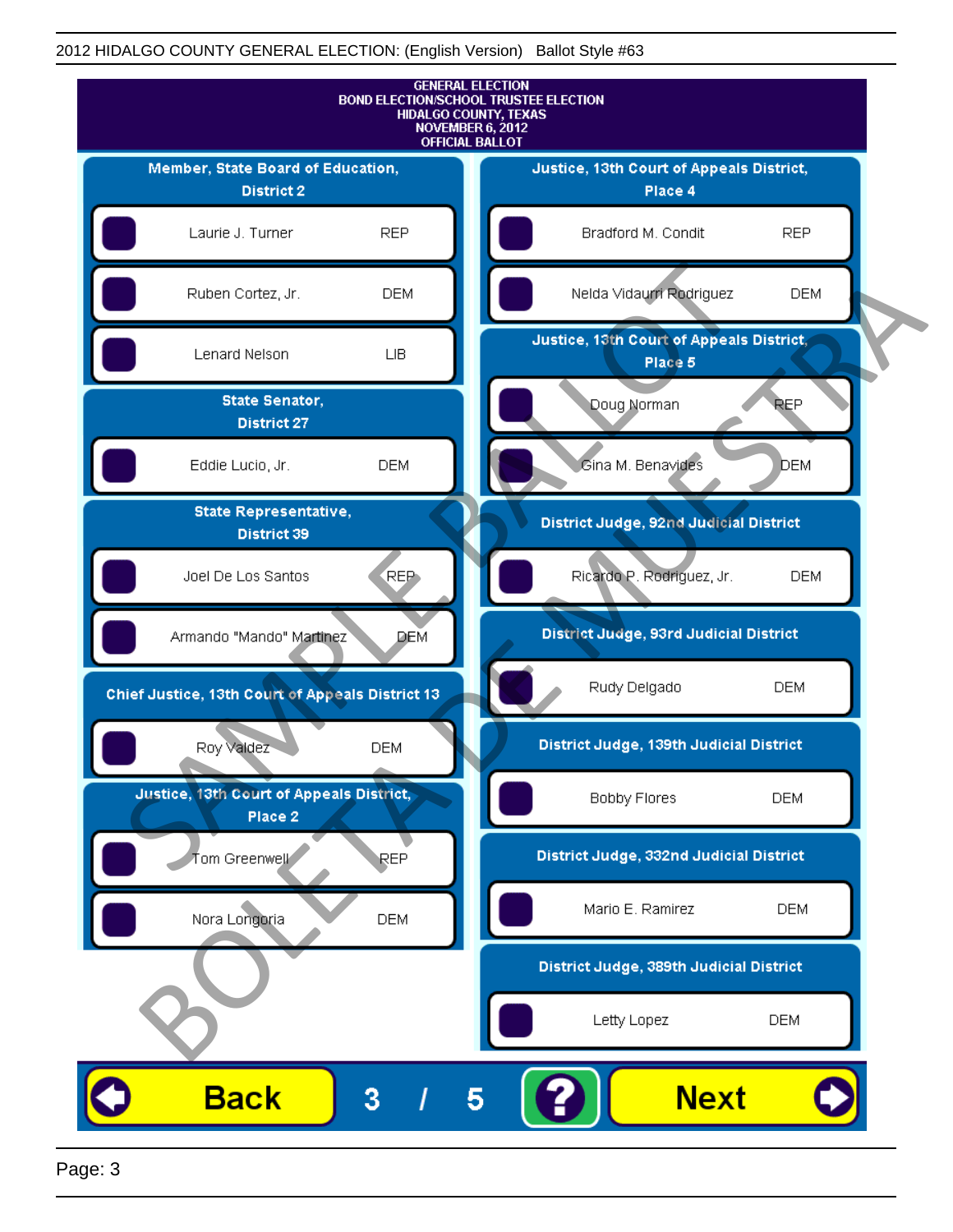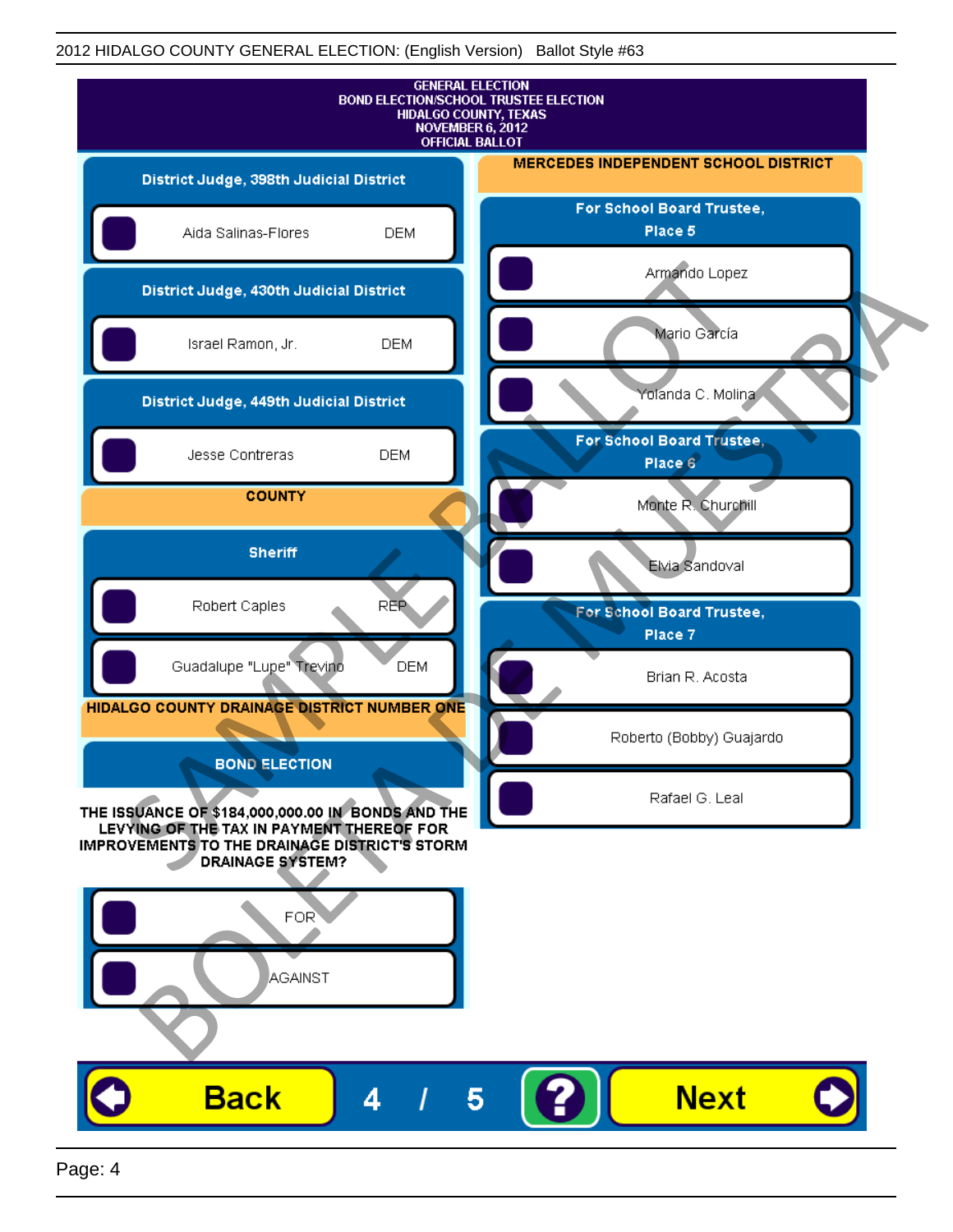# **GENERAL ELECTION** BOND ELECTION/SCHOOL TRUSTEE ELECTION<br>HIDALGO COUNTY, TEXAS<br>NOVEMBER 6, 2012<br>OFFICIAL BALLOT

Review

#### UNOPPOSED CANDIDATES DECLARED ELECTED

Judge, County Court at Law No. 7 Sergio Valdez (DEM)

County Tax Assessor-Collector

Fall Paul Visitera, Precinct No. 1<br>
County Commissioner, Precinct No. 1<br>
SAC. Cutellar JF: (DEM)<br>
County Commissioner, Precinct No. 2<br>
Ulattice of the Peace, Precinct No. 2 Place 1<br>
Counter M. "Bobby" Contrers (DEM)<br>
Ulatt County Commissioner, Precinct No. 1<br>
Accounts: A County Commissioner, Precinct No. 3<br>
Use of the Peace, Precinct No. 1<br>
Siste of the Peace, Precinct No. 1<br>
There is a control of the County Commission (DEM)<br>
There is a cont

**Back** 

5

5

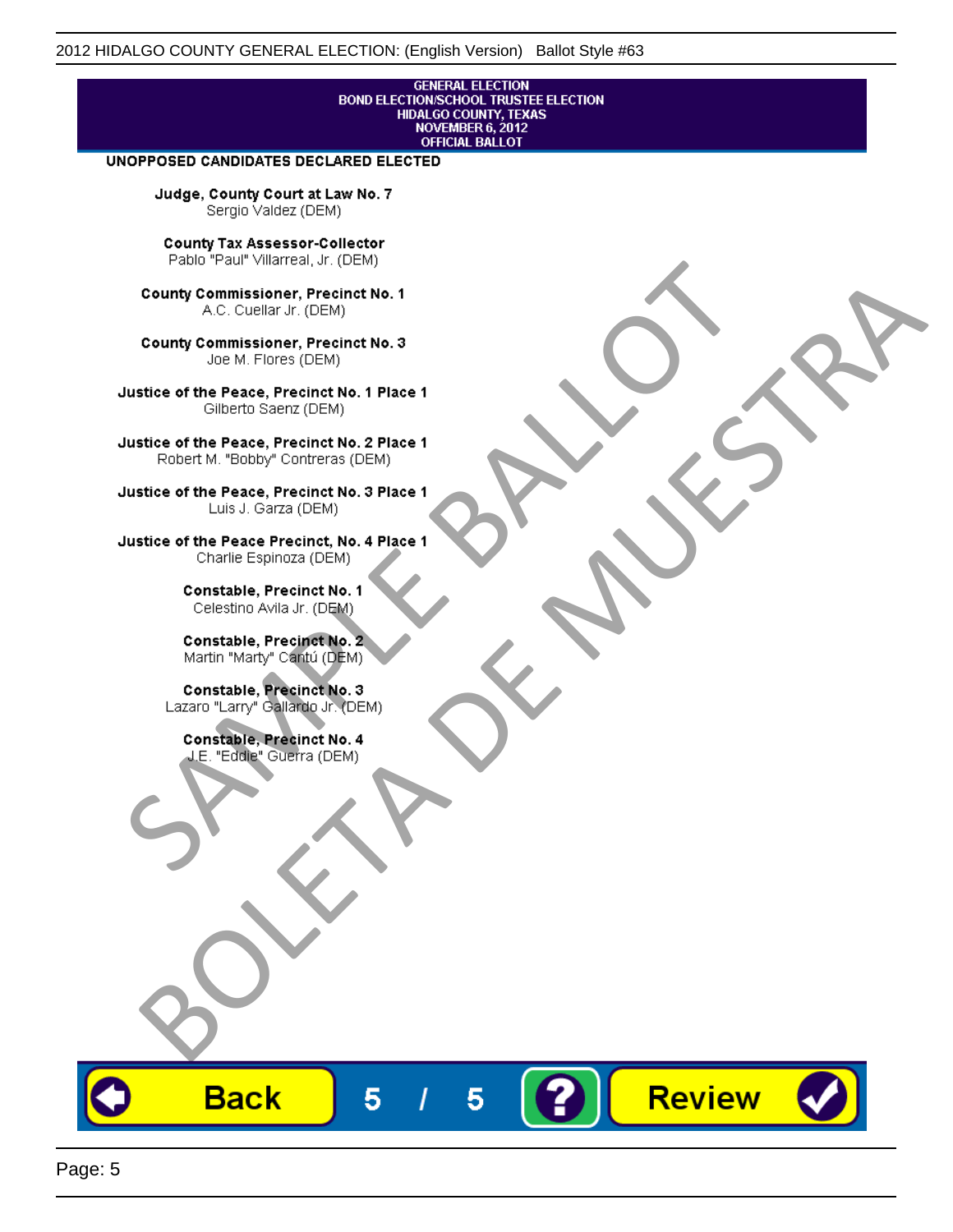## **Summary Ballot Instructions**

Press the candidate name or contest title to return to a contest.

Vote button will light up when

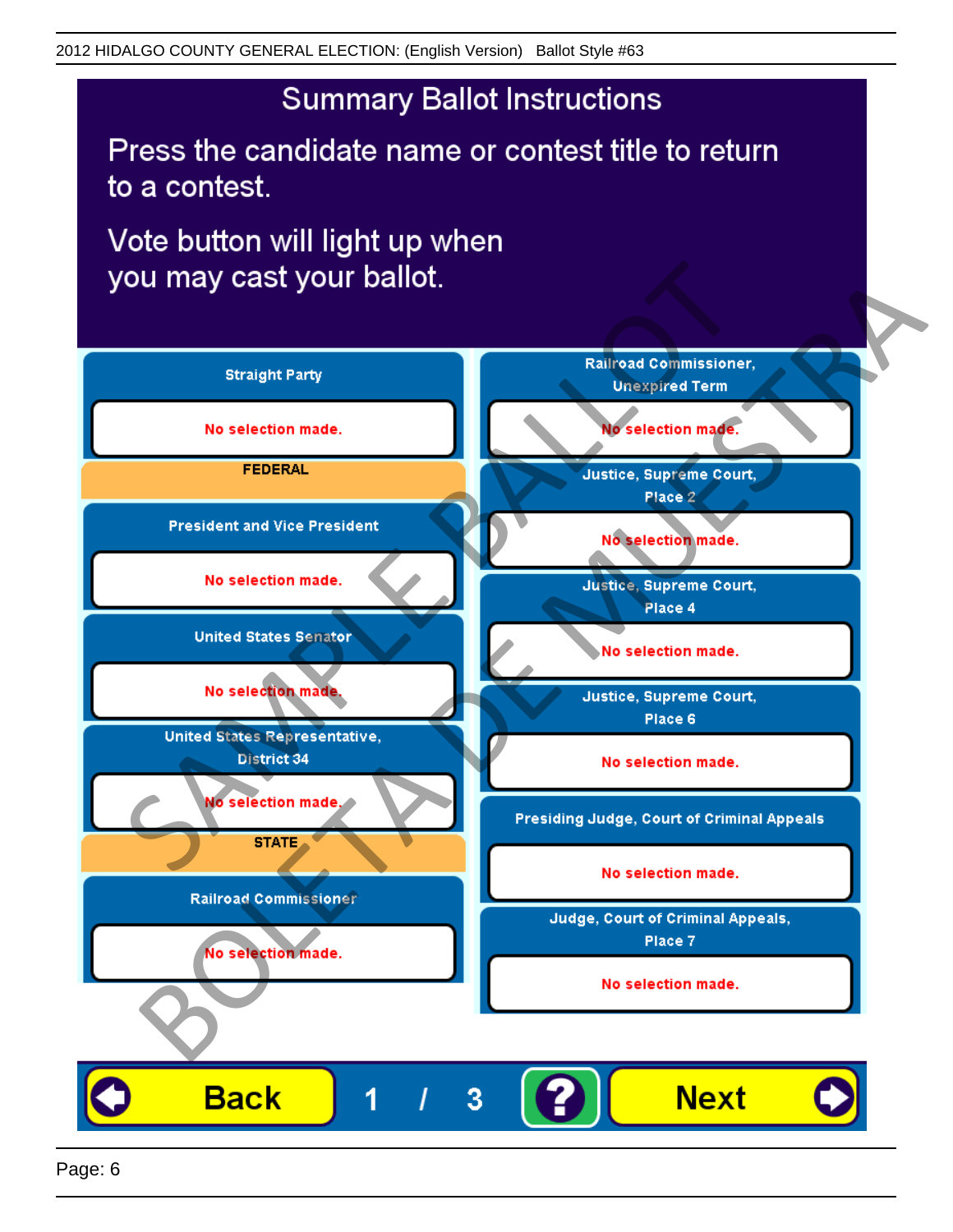## **Summary Ballot Instructions**

Press the candidate name or contest title to return to a contest.

Vote button will light up when